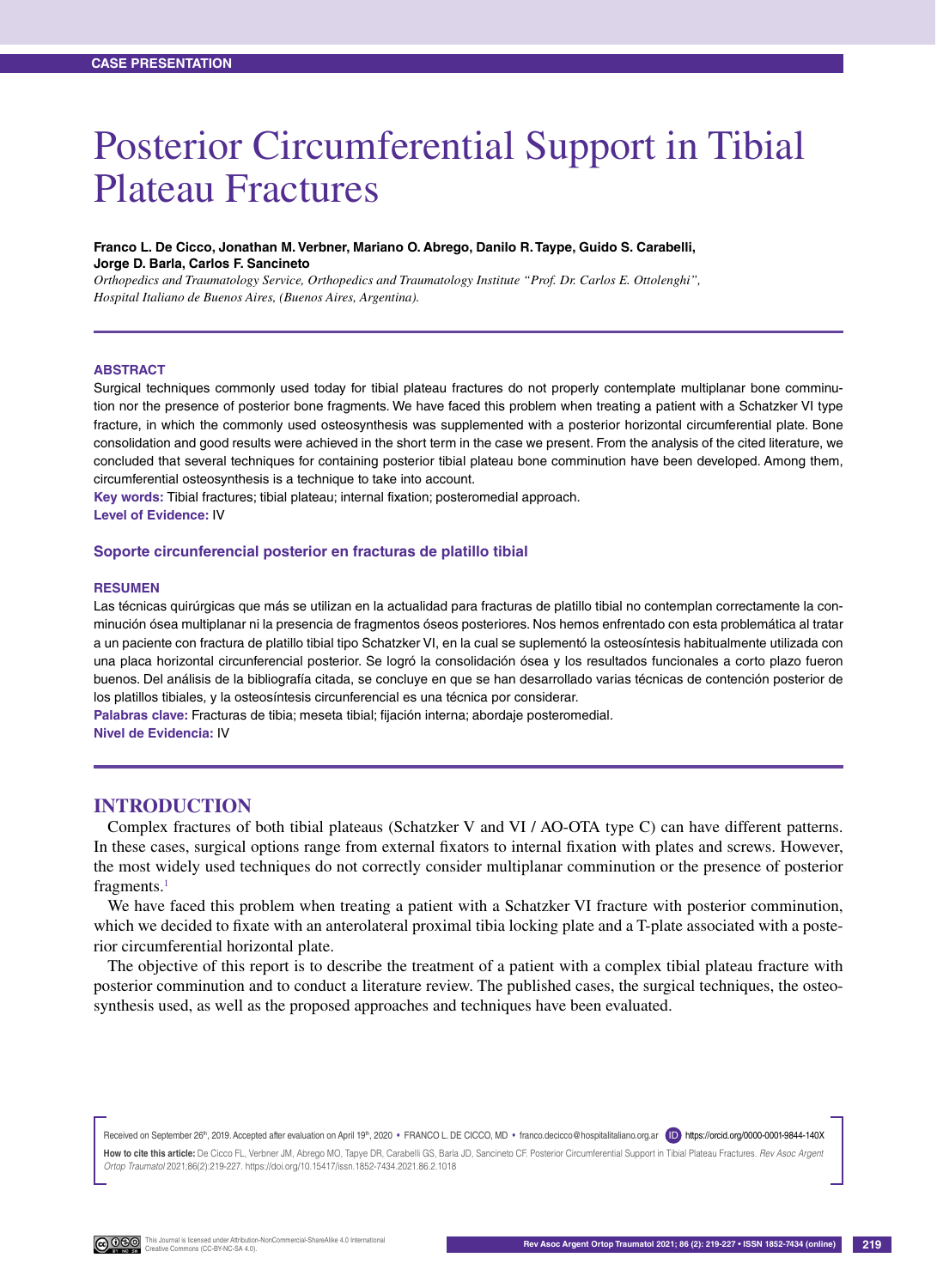# **Clinical Case**

A 76-year-old woman, with no relevant medical history, who suffered a low-energy accident on a public space. Initially, she was treated at another healthcare center where she was diagnosed with a tibial plateau fracture in her right knee. Once stabilized, she was referred to our hospital with transcalcaneal skeletal traction. The patient presented swelling, joint effusion, and a medial hematoma on the right knee; no neurovascular alterations were observed.

The knee radiograph and computed tomography revealed a fracture of the tibial plateau classified as Schatzker VI (Figures 1 and 2). With a deferred knee MRI, an associated third-degree injury of the medial collateral ligament was diagnosed.

The patient underwent surgery four days after the accident due to her soft tissue condition.



**Figure 1.** Initial frontal (**A**) and lateral (**B**) radiograph of the knee.



**Figure 2.** Initial computerized tomography of the knee. **A.** Posterior coronal plane. **B.** Sagittal plane. **C.** Axial plane.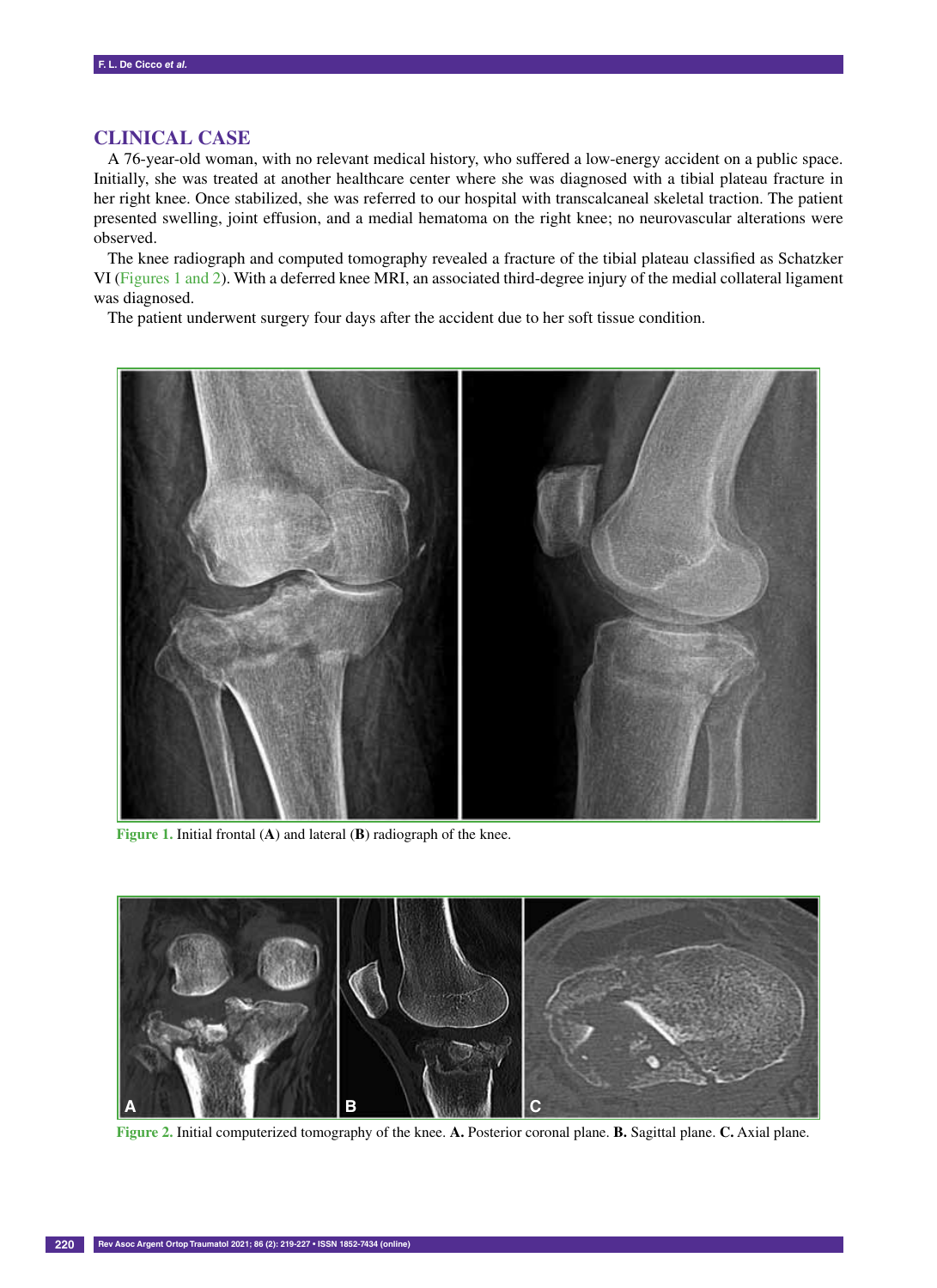### **Surgical technique**

With the radiograph and tomography, preoperative planning was conducted. In this case, the patient was referred with transcalcaneal traction; therefore, it was not necessary to remove the external tutor. The patient was placed supine with enhancement of the left hemipelvis on a radiolucent table. Adequate asepsis and antisepsis of the right lower limb up to and including the ipsilateral iliac crest was performed in the surgical field and, before exsanguinating the limb, a hemostatic Esmarch bandage was placed on the thigh.

In the first stage, a posteromedial approach was performed. The limb was placed in abduction and external rotation with a slight knee flexion. The approach extended from the medial femoral epicondyle to the posterior border of the tibia at the level of the metaphyseal-diaphyseal junction. This incision should be straight or slightly curved; it can be prolonged both proximally and distally, if necessary. After traversing the subcutaneous tissue, the internal calf fascia and the pes anserinus tendons were identified. This site was incised in order to have a better posterior access. By means of a manual dissection, the muscular and bone planes were separated, thus avoiding the injury of noble structures with surgical instruments. The tendon of the semimembranosus muscle was then retracted proximally and medially; the medial calf muscle was retracted distally and laterally. If there is tension that prevents adequate visualization, we suggest partially disinserting the proximal and medial insertion of the soleus muscle. In this way, we obtain a wide visualization of the posteromedial column and an indirect access to the posterior portion of the lateral plateau.

Once the fracture had been identified, indirect reduction was performed by longitudinal traction of the limb and hyperextension of the knee, and then the main fragment was temporarily stabilized with pins. This is followed by direct reduction with the placement of a 3.5 mm posteromedial T-plate as a support.

Given the insufficiency of this configuration to contain all the fragments, it was then decided to contour a 3.5 mm, 8-hole LCP Reconstruction Plate after the articular rim of the tibial plateau to serve the function of a periarticular support. This need was resolved by means of a blunt dissection of the posterior lateral tibial ridge. The lateral half of the plate is contoured, emulating the lateral plateau. Once slid, with the help of two screwdrivers, the contouring of the medial half of the plate was completed, thus achieving circumferential coaptation and then fixated with locking screws.

Subsequently, the enhancement was removed and the patient was repositioned in strict dorsal decubitus position. A femoral distractor was placed as varus distraction of the external tibial plateau. Then, an anterolateral approach was performed, extending from the posterior aspect of the lateral condyle to a point located at a distance of two fingers lateral to the tibial crest; distal to the anterior tuberosity of the tibia. The incision should be centered between the head of the fibula and Gerdy's tubercle. The distal two-thirds of this incision are usually sufficient for the approach, although, if necessary, it can be extended proximally. If a minimally invasive technique is performed, the middle third of this incision is selected. After passing through the subcutaneous tissue, the iliotibial band was identified and incised following the orientation of its fibers. Below was the tibialis anterior muscle, which was disinserted in its proximal and anterior portion to give place to osteosynthesis. Finally, a transverse capsulotomy distal to the lateral meniscus was performed to visualize the acquired joint reduction. The fracture was reduced and supported by means of an autologous tricortical iliac crest bone graft. Direct reduction and stabilization were performed with a 3.5 mm 5-hole proximal tibial regional locking plate (Figure 3).

Finally, due to varus-valgus instability, the medial collateral ligament was reconstructed with a 4.5 mm anchor. Good clinical and radiological stability was confirmed. The wounds are thoroughly washed with physiological solution and closed by conventional planes with separate stitches. The postoperative tomography showed adequate reduction of the fracture.(Figure 4).

The early rehabilitation protocol included active isometric exercises and single-foot gait with the assistance of a four-point walker. Since she had undergone a ligament reconstruction, the patient was protected with a knee extension splint for 45 days. Then, she started with active and passive joint range of motion exercises and achieved a maximum extension of 20  $\degree$  and a flexion of 70  $\degree$  / 80  $\degree$  a week after removing the splint. The pain score was 7/10 on the visual analog scale. Two and a half months after surgery, with radiological evidence of bone consolidation, the patient began protected progressive partial weight-bearing. Follow-up controls at four and six months showed full extension and flexion of 130  $\degree$  / 135  $\degree$ ; a score of 2 on the visual analog scale for pain and a functional score of 60/90 on the Knee Society Score. She was granted medical discharge with annual control.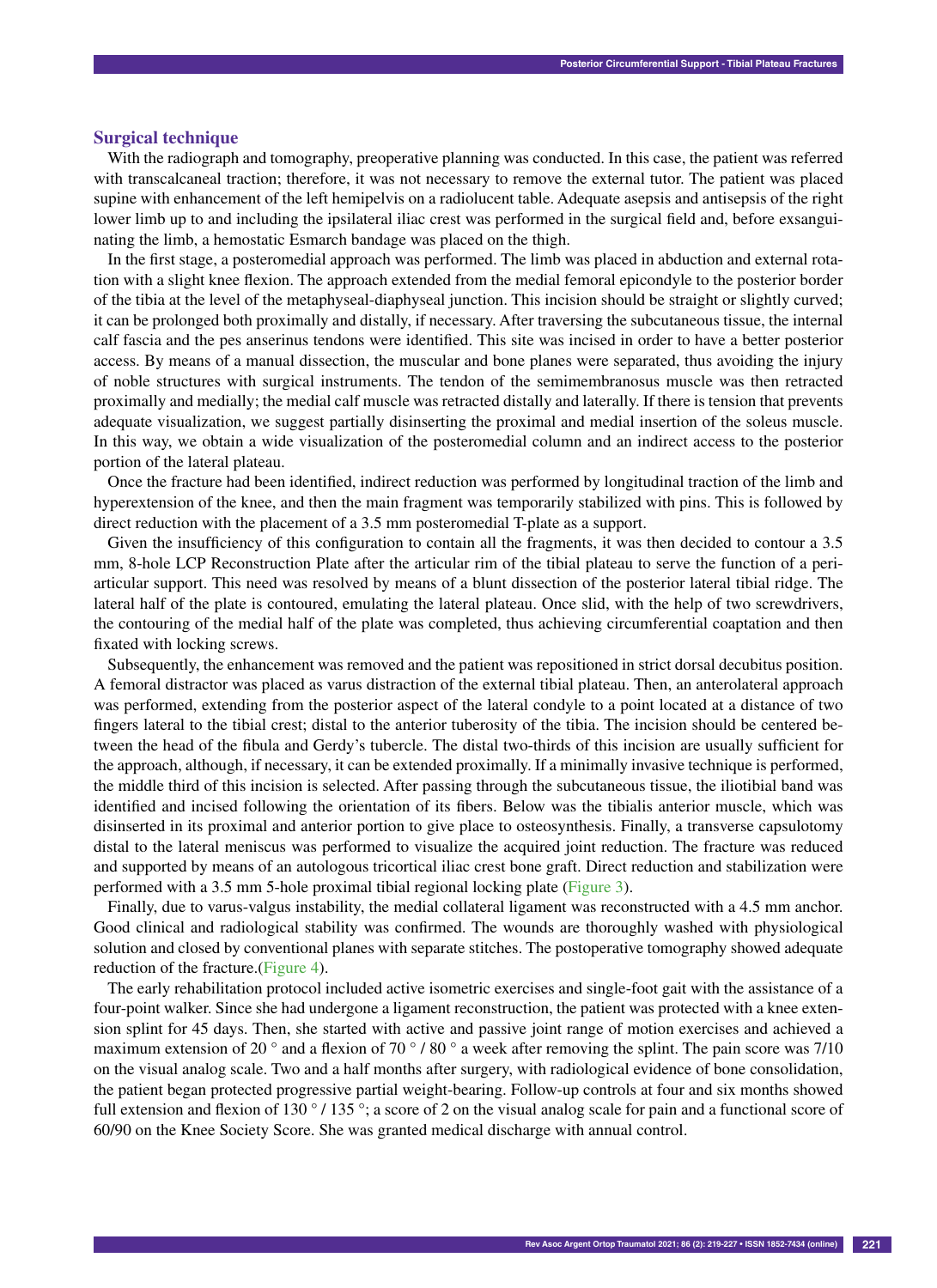

**Figure 3.** Postoperative frontal (**A**) and lateral (**B**) radiograph of the knee.



**Figure 4.** Postoperative computerized tomography of the knee. **A.** Axial plane. **B.** Posterior coronal plane.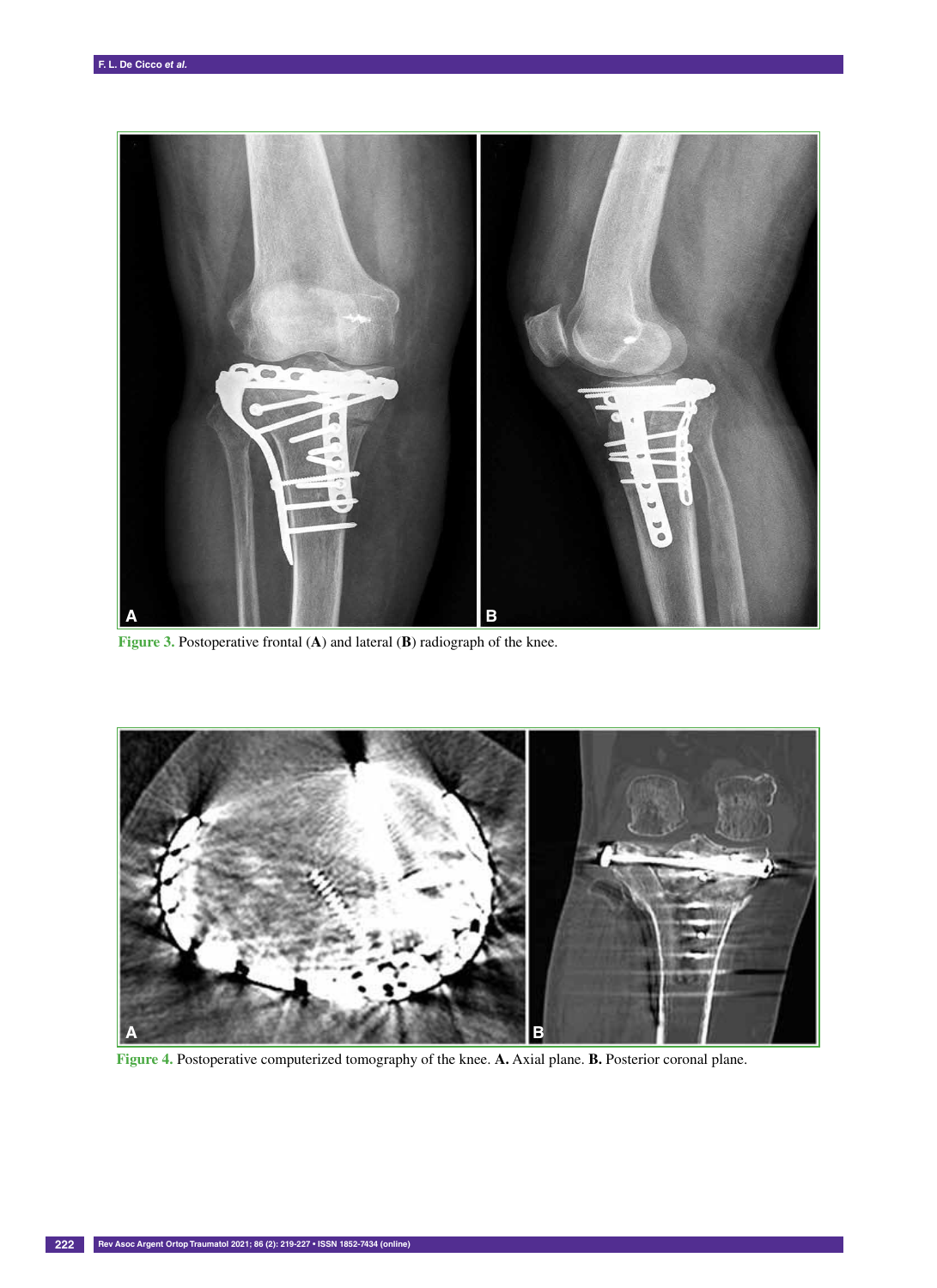## **Discussion**

The problem that occurs in cases of tibial plateau fractures begins with the understanding of the fracture and with the decision of the type of osteosynthesis to use. The most commonly used classifications of tibial plateau fractures are based only on frontal radiographic projections, as are the AO / OTA and Schatzker classifications.<sup>2-5</sup> This inclines the surgeon to give more importance to the medial and lateral fixation, neglecting the posterior involvement.<sup>6</sup> Added to this, comminution makes the interpretation of the fracture pattern even more difficult, turning these posterior fractures into injuries that often go unnoticed and underestimated in surgical planning.

It was shown that the surgical plan was modified in 59% of the cases when tomographic images were used.7 In this way, some authors have proposed that posteromedial fragments are much more frequent than what is published.<sup>8</sup> This prompted authors such as Kahn et al.<sup>9</sup> to create a tomographic classification of tibial plateaus that includes the posterior fragments. Subsequently, Luo et al.<sup>6</sup> created the "3-column concept" and Chang et al.<sup>10</sup> divided the tibial plateaus into "quadrants" using axial tomographic planes. Finally, Chen et al.<sup>5</sup> created a new classification of posterior tibial plateau fractures, called "posterior split"<sup>11</sup> or "posterior wedge".<sup>12</sup>

The morphology of the posteromedial and posterolateral fragments has been analyzed, justifying the differences of the fragments in the asymmetry of the femoral condyles.<sup>5</sup> It has been suggested that these fractures follow a common pattern, a medial plateau fracture, which is concave, usually producing two long fragments (posteromedial and anteromedial) without subsidence.13 The posteromedial fragment usually has a V-shaped cortical line. On the other hand, the convex outer plateau fractures and depresses with a variable degree of comminution.

The literature on the subject includes several attempts to develop posterior support techniques for tibial plateaus in recent years. The importance of this lies in the primary function of the medial column in the mechanical axis of the limb. At present, the treatment of choice for bicondylar tibial plateau fractures is the double approach and fixation with plates (medial and lateral) as support.<sup>10,14,15</sup> However, this technique is insufficient for fractures with multiplanar joint comminution, especially when there is a posterior fragment or a coronal fracture line close to the posterior cortex.<sup>1,3,8,16</sup> The use of modern locking plates does not achieve the necessary support for these posterior fragments.1,3 If they are placed on the anterior side, their pre-molded contour would not allow the use of locking screws to secure those posterior fragments.<sup>17</sup> As explained by De Boeck et al.,<sup>11</sup> by using only an anterior approach, screws could be placed in an anteroposterior direction, but it is difficult to achieve a correct reduction in this way.

Looking for a solution to this problem, several authors have innovated and described new techniques for the support of fractures with posterior compromise. However, most of them describe techniques used in cases with patterns without comminution and with simple posteromedial or posterolateral fragments.

In 1994, Georgiadis et al.<sup>18</sup> published the use of anti-slip posterior plates for the containment of posterior fragments. Since then, the vertical posterior plate was the common osteosynthesis for these patterns and there are numerous case series reported. (Table). In general, these configurations seek to support the posterior fragments with the posterior plate and at the same time use, if necessary, lateral plates so that their screws hold both tibial plateaus together.

Zeng et al.<sup>19</sup> conducted a biomechanical study of four methods of fixation of posteromedial fragments of the tibial plateau: 6.5 mm anteroposterior interfragmentary screws, 4.5 mm 6-hole anteromedial LC-DCP plate, lateral locking plate of 5 proximal tibia holes and 3.5 mm posterior T-plate. They simulated 28 tibial plateau fractures in synthetic bone and exposed these configurations to an axial load, measuring the force required for failure in each type of construction. This study demonstrated that a supportive posterior T-plate is, from a biomechanical point of view, the most stable configuration in vitro for posteromedial fragments.

In 2008, Bermúdez et al.<sup>17</sup> described the placement of a horizontal plate to stabilize posterior fragments of each tibial plateau. The horizontal position of the plate allows the placement of screws in an anteroposterior direction that pass through the bone fragments to be fixed. The molding of the plate adds a greater supportive effect without the need to put screws in the back of the plate, only in its ends, to fixate it. These authors suggest using a 3.5 mm reconstruction plate, due to its malleability for casting. If it is necessary to remove the implant, the extraction can be performed by standard approaches, without posterior approaches, thus avoiding injury to posterior neurovascular elements. As a disadvantage, this construction is insufficient for posterior metaphyseal instability.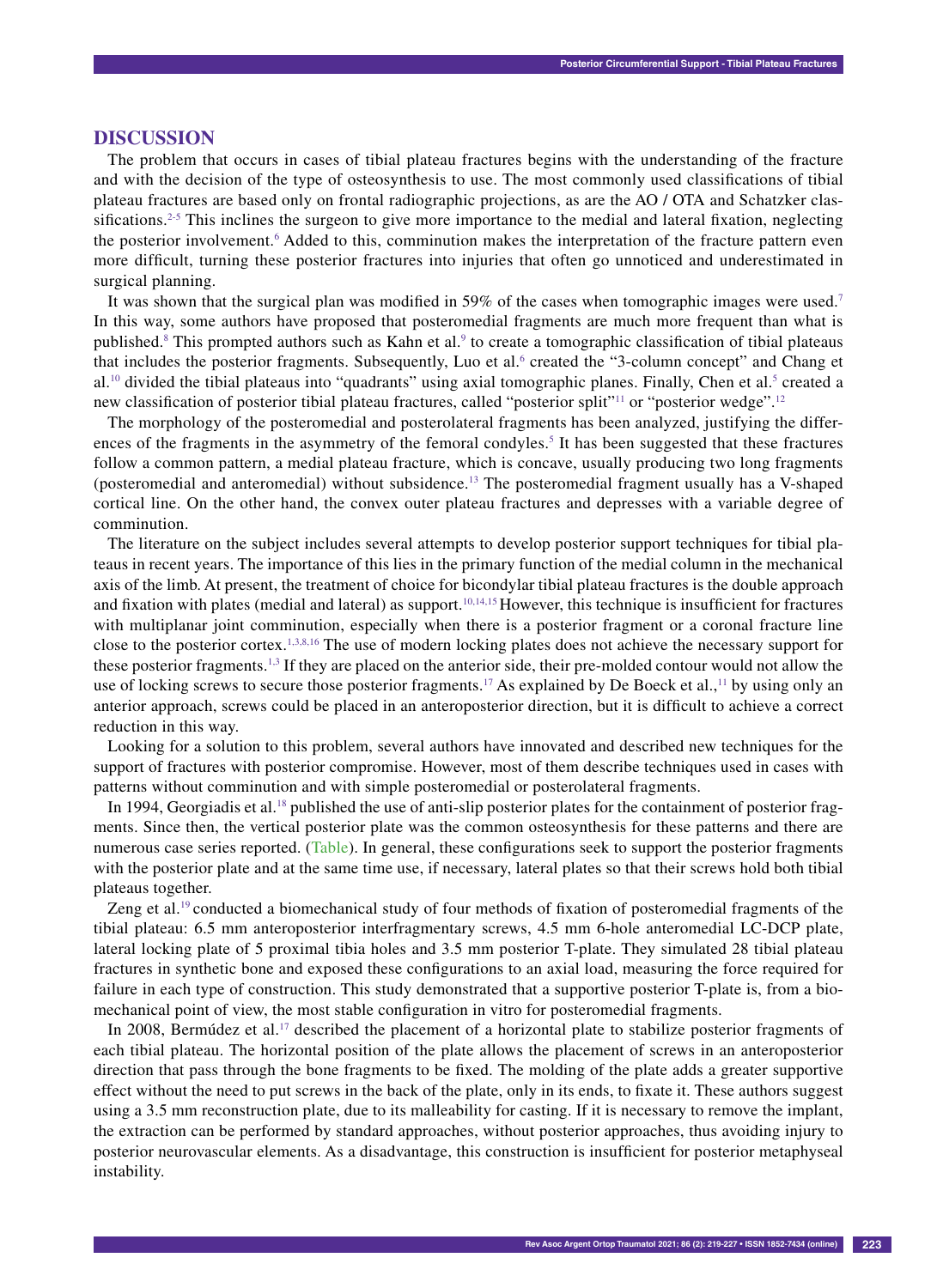# **Table.** Literature review.

| <b>Year</b> | <b>Author</b>                              | <b>Study</b>                                       | <b>Approach</b>                                                                              | <b>Position</b>                 | <b>Type of osteosynthesis</b>                                                                    |
|-------------|--------------------------------------------|----------------------------------------------------|----------------------------------------------------------------------------------------------|---------------------------------|--------------------------------------------------------------------------------------------------|
| 1994        | Georgiadis<br>et al. $18$                  | Case series (4 patients)                           | Anterolateral and<br>posteromedial                                                           | Supine<br>decubitus.            | Contoured one-third tubular plate or<br>T-shaped support plate.                                  |
| 1995        | De Boeck<br>et al. $^{11}$                 | Retrospective (7 patients)                         | S-shaped posteromedial                                                                       | Prone<br>decubitus.             | 1 T-shaped support plate                                                                         |
| 1997        | Lobenhoffer<br>et al. 21                   | Retrospective (168 cases)                          | Posteromedial and transfibular<br>(plus fibula osteotomy)                                    | Prone<br>decubitus.             | Interfragmentary compression screws +<br>support plate                                           |
| 2005        | Bhattacharyya<br>et al. 16                 | Retrospective case series<br>(13 patients)         | S-shaped posterior                                                                           | Prone<br>decubitus.             | 1 3.5 mm cloverleaf plate                                                                        |
| 2005        | Carlson<br>et al. <sup>12</sup>            | Case series (5 cases)                              | Posteromedial and<br>posterolateral                                                          | Prone<br>decubitus.             | 2 parallel support plates                                                                        |
| 2008        | Weil et al. $3$                            | Surgical technique                                 | Posteromedial and lateral                                                                    | Supine<br>decubitus.            | 1 posterior antiglide plate                                                                      |
| 2008        | Bermúdez<br>et al. $17$                    | Case report (2 cases)                              | Extended anterolateral and<br>posteromedial                                                  | Prone<br>decubitus.             | 1 or 2 horizontal support plates                                                                 |
| 2009        | <b>Brunner</b><br>et al. 22                | Case series (5 cases)                              | S-shaped direct posterior                                                                    | Prone<br>decubitus.             | 3.5 mm antiglide support plate                                                                   |
| 2010        | Yu et al. <sup>23</sup>                    | Prospective surgical<br>technique. (82 patients).  | Anterolateral plus fibula<br>osteotomy                                                       | Supine<br>decubitus.            | L-shaped support plate                                                                           |
| 2010        | Frosch<br>et al. $24$                      | Surgical technique                                 | Modified posterolateral.                                                                     | Lateral<br>decubitus.           | 1 3.5 mm L-shaped plate                                                                          |
| 2010        | Lugones<br>et al. $25$                     | Surgical technique (15<br>patients)                | Posteromedial and lateral                                                                    | Prone<br>decubitus.             | 1 4.5 mm T-shaped plate                                                                          |
| 2010        | Luo et al. $6$                             | Prospective cohort (29<br>cases)                   | Inverted L-shaped posterior<br>(for medial or posterior spine<br>fracture) and anterolateral | Floating<br>supine<br>decubitus | 1 support plate                                                                                  |
| 2012        | Chang<br>et al. $10$                       | Prospective (12 patients)                          | Posteromedial and<br>anterolateral                                                           | Floating<br>supine<br>decubitus | Triple plating $(1$ lateral plate + 1<br>medial plate $+1$ antiglide posterior<br>coronal plate) |
| 2013        | He et al. <sup>4</sup>                     | Case series (8 patients)                           | Inverted L-shaped posterior                                                                  | Prone<br>decubitus.             | 1 3.5 mm LC-DCP support plate or<br>3.5 mm T-shaped plate.                                       |
| 2014        | Aly et al. <sup>20</sup>                   | Prospective surgical<br>technique. (29 patients).  | Posteromedial and lateral                                                                    | Supine<br>decubitus.            | Plate plus cerclage<br>Tension band                                                              |
| 2014        | Chang<br>et al. $^{13}$                    | Prospective surgical<br>technique<br>(16 patients) | Posteromedial and<br>anterolateral                                                           | Floating<br>supine<br>decubitus | Support plates                                                                                   |
| 2015        | Chen<br>et al. <sup>5</sup>                | Prospective (39 patients)                          | L-shaped posterolateral or<br>posteromedial                                                  | Prone<br>decubitus.             | T-shaped support plates                                                                          |
| 2015        | Robledo-<br>Herrera<br>et al. <sup>2</sup> | Observational (7 patients)                         | Posteromedial                                                                                | Supine<br>decubitus.            | 3.5mm and 4.5mm T-plates /<br><b>Reconstruction Plates / Hockey Stick</b><br>Plate               |
| 2016        | Garner<br>et al. $26$                      | Descriptive surgical<br>technique                  | Comparative description of 5<br>approaches to posterolateral<br>fractures.                   | According<br>to the<br>approach | $\overline{\phantom{a}}$                                                                         |
| 2016        | Hake<br>et al. $27$                        | Descriptive surgical<br>technique                  | Lobenhoffer posteromedial                                                                    | Prone<br>decubitus.             | Antislip plate                                                                                   |
| 2016        | Giordano<br>et al. <sup>1</sup>            | Case report                                        | Lateral plus posteromedial                                                                   | Supine<br>decubitus.            | Horizontal support plate                                                                         |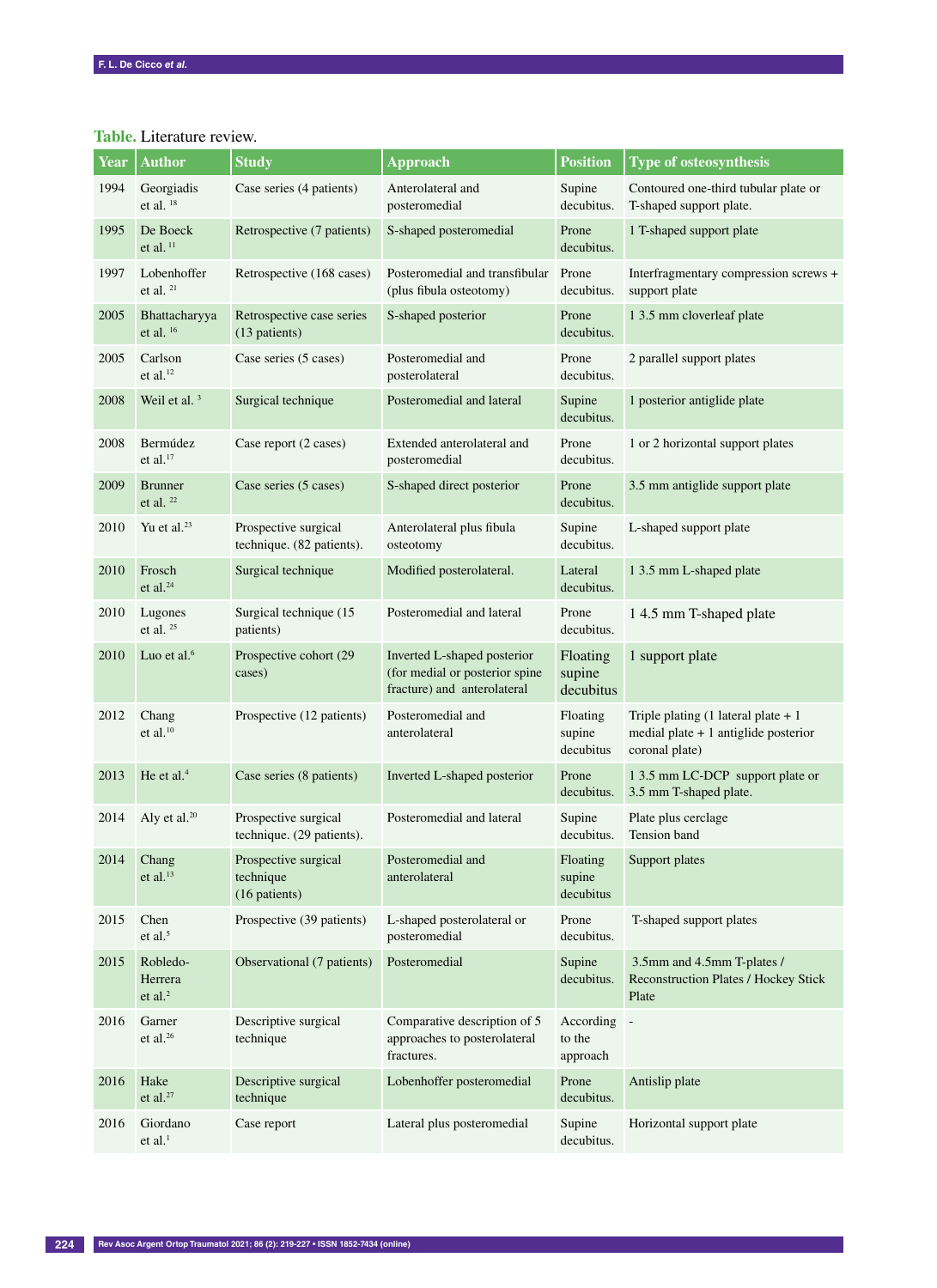In 2014, Aly et al.<sup>20</sup> evaluated the treatment of displaced fractures of both tibial plateaus with plateau cerclage wiring combined with a plate with screws. The technique consists of a posteromedial approach and then the placement of an anterolateral plate and a loop of wire around the proximal part of the tibia. To facilitate the placement of the wire, they suggest the use of a specific guide used in plastic surgery of the anterior cruciate ligament. This configuration allows a certain centripetal compression of the fragments thanks to the twisting of the wire.

In 2016, Giordano et al.<sup>1</sup> described a case in which a pre-molded one-third tubular plate placed horizontally was used to contain the posterior edge of the tibial plateaus, calling this technique a "hoop plate". They performed a lateral approach with osteotomy of the fibular head to achieve reduction of the anterolateral and posterolateral fragments under direct vision. The plate was placed from the lateral to the medial side. To facilitate placement, they suggested using a Cobb elevator to release the path of the plate prior to placement. The authors advise performing this maneuver on a flexed knee to avoid injuring the neurovascular bundle. Once the plate was placed, it was tightened with a clamp, compressing through the holes at the ends of the plate, thus achieving interfragmentary compression.

Giordano et al. suggest this technique for tibial plateau joint fractures with impaction of the posterior border and the cortical wall. The use of a low profile, moldable one-third tubular plate allows combination with other plates, if necessary.

As an advantage, the horizontal plates grant circumferential containment and keep both plateaus together. Also, thanks to the use of screws, interfragmentary compression can be performed. If fragments are so small that they cannot tolerate screw penetration, interfragmentary compression can be achieved by pretensioning the plate.

As disadvantages, the removal of posterior horizontal plates is more difficult compared to that of lateral plates. They are also insufficient for the stabilization of the facet joint with the metaphysis, requiring a second plate to achieve this.

Routine techniques for treating complex tibial plateau fractures do not account for minute fragments on the posterior ridge. As suggested by Giordano et al., the containment of the posterior articular and cortical fragments requires a type of osteosynthesis that has a centripetal support function, stabilizing the fracture in the axial plane, either with wire loops or with horizontal molded plates.

# **Final considerations**

Posterior comminution fractures are complex patterns to approach surgically. The use of a molded plate, placed horizontally from a posteromedial approach, allows adequate containment and support of the posterior fragments. The normal anatomy of the plateau is mimicked with greater integrity. It contributes to the fixation of the posteromedial component, which is mainly responsible for contributing and preserving an adequate mechanical axis to the knee. It is an applicable technique that could provide functional postoperative outcomes similar to those of traditional settings.

––––––––––––––––––

C. F. Sancineto ORCID ID: https://orcid.org/0000-0002-5190-4312

Conflict of interests: The authors declare they do not have any conflict of interests.

J. M. Verbner ORCID ID: https://orcid.org/0000-0001-7040-2097

M. O. Abrego ORCID ID: https://orcid.org/0000-0001-9783-7373 D. R. Taype ORCID ID: https://orcid.org/0000-0001-8293-9879

G. S. Carabelli ORCID ID: https://orcid.org/0000-0002-7049-0688

J. D. Barla ORCID ID: https://orcid.org/0000-0001-9233-5278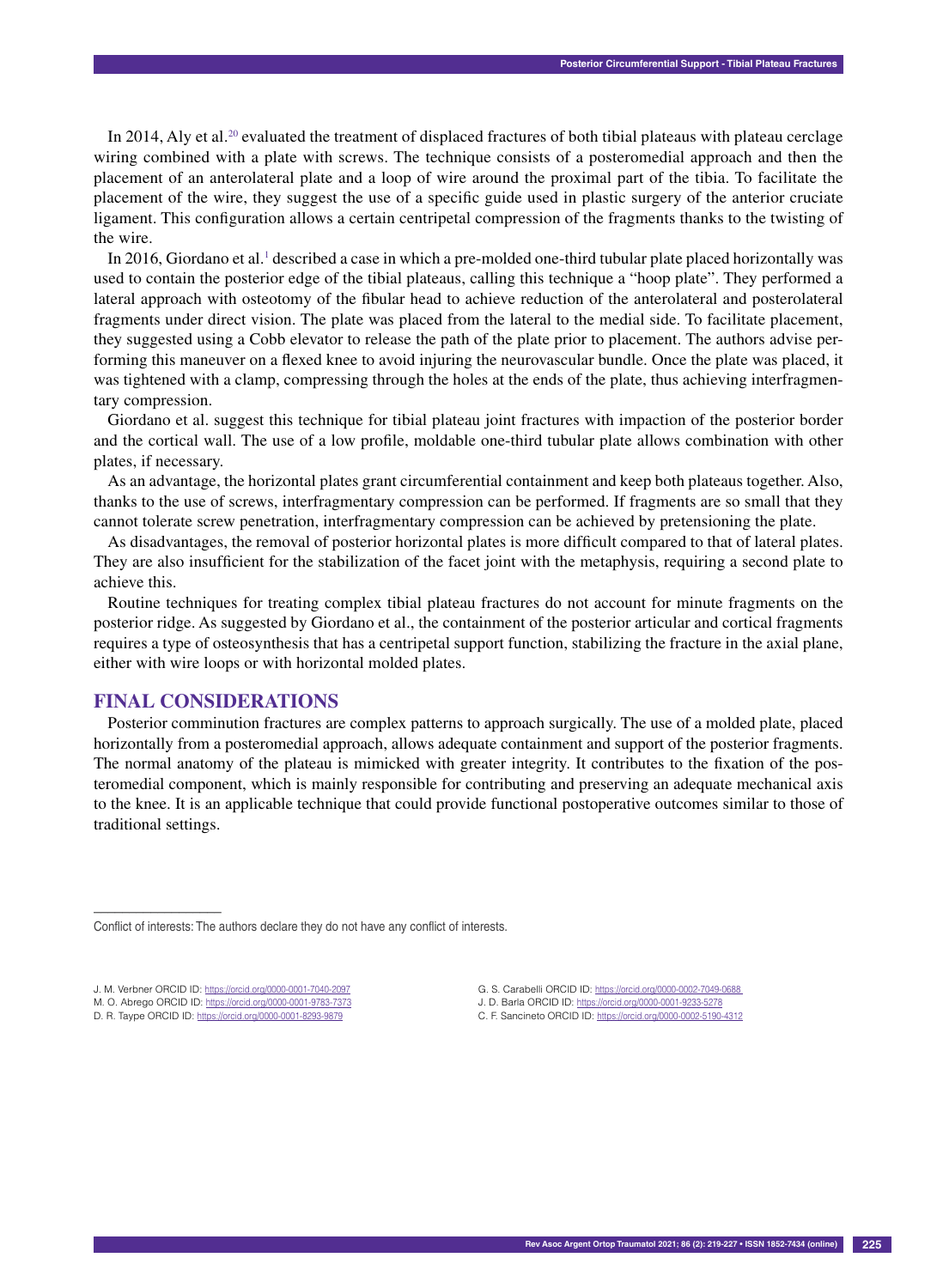# **References**

- 1. Giordano V, Schatzker J, Kfuri M. The "hoop" plate for posterior bicondylar shear tibial plateau fractures: description of a new surgical technique. *J Knee Surg* 2016;30(6):509-13. https://doi.org/10.1055/s-0036-1593366
- 2. Robledo-Herrera O, Diego-Ball D, Oliva-Ramirez S. [Posteromedial approach and plating for a tibial plateau fracture with a posterior fragment]. *Acta Ortop Mex* 2015;29(2):69-76. Disponible en: https://www.medigraphic.com/pdfs/ortope/or-2015/or152b.pdf
- 3. Weil YA, Gardner MJ, Boraiah S, Helfet DL, Lorich DG. Posteromedial supine approach for reduction and fixation of medial and bicondylar tibial plateau fractures. *J Orthop Trauma* 2008;22(5):357-62. https://doi.org/10.1097/BOT.0b013e318168c72e
- 4. He X, Ye P, Hu Y, Huang L, Zhang F, Liu G, et al. A posterior inverted L-shaped approach for the treatment of posterior bicondylar tibial plateau fractures. *Arch Orthop Trauma Surg* 2013;133(1):23-8. https://doi.org/10.1007/s00402-012-1632-2
- 5. Chen H-W, Chen C-Q, Yi X-H. Posterior tibial plateau fracture: a new treatment-oriented classification and surgical management. *Int J Clin Exp Med* 2015;15;8(1):472-9. PMID: 25785019
- 6. Luo C-F, Sun H, Zhang B, Zeng B-F. Three-column fixation for complex tibial plateau fractures. *J Orthop Trauma* 2010;24(11):683-92. https://doi.org/10.1097/BOT.0b013e3181d436f3
- 7. Wicky S, Blaser PF, Blanc CH, Leyvraz PF, Schnyder P, Meuli RA. Comparison between standard radiography and spiral CT with 3D reconstruction in the evaluation, classification and management of tibial plateau fractures. *Eur Radiol* 2000;10(8):1227-32. https://doi.org/10.1007/s003300000326
- 8. Barei DP, O'Mara TJ, Taitsman LA, Dunbar RP, Nork SE. Frequency and fracture morphology of the posteromedial fragment in bicondylar tibial plateau fracture patterns. *J Orthop Trauma* 2008;22(3):176-82. https://doi.org/10.1097/BOT.0b013e318169ef08
- 9. Khan RM, Khan SH, Ahmad AJ, Umar M. Tibial plateau fractures. A new classification scheme. *Clin Orthop Relat Res* 2000; (375):231-42. PMID: 10853174
- 10. Chang S-M, Wang X, Zhou J-Q, Huang Y-G, Zhu X-Z. Posterior coronal plating of bicondylar tibial plateau fractures through posteromedial and anterolateral approaches in a healthy floating supine position. *Orthopedics* 2012;35(7):583-8. https://doi.org/10.3928/01477447-20120621-03
- 11. De Boeck H, Opdecam P. Posteromedial tibial plateau fractures. Operative treatment by posterior approach. *Clin Orthop Relat Res* 1995;(320):125-8. PMID: 7586815
- 12. Carlson DA. Posterior bicondylar tibial plateau fractures. *J Orthop Trauma* 2005;19(2):73-8. https://doi.org/10.1097/00005131-200502000-00001
- 13. Chang S-M, Hu S-J, Zhang Y-Q, Yao M-W, Ma Z, Wang X, et al. A surgical protocol for bicondylar four-quadrant tibial plateau fractures. *Int Orthop* 2014;38(12):2559-64. https://doi.org/10.1007/s00264-014-2487-7
- 14. Krieg JC. Proximal tibial fractures: current treatment, results, and problems. *Injury* 2003;34(Suppl 1):A2-10. https://doi.org/10.1016/s0020-1383(03)00252-3
- 15. Ricci WM, Rudzki JR, Borrelli J. Treatment of complex proximal tibia fractures with the less invasive skeletal stabilization system. *J Orthop Trauma* 2004;18(8):521-7. https://doi.org/10.1097/00005131-200409000-00007
- 16. Bhattacharyya T, McCarty LP, Harris MB, Morrison SM, Wixted JJ, Vrahas MS, et al. The posterior shearing tibial plateau fracture: treatment and results via a posterior approach. *J Orthop Trauma* 2005;19(5):305-10. PMID: 15891538
- 17. Bermúdez CA, Ziran BH, Barrette-Grischow M-K. Use of horizontal rafting plates for posterior elements of complex tibial plateau fractures: description and case reports. *J Trauma* 2008;65(5):1162-7. https://doi.org/10.1097/01.ta.0000222943.45563.b5
- 18. Georgiadis GM. Combined anterior and posterior approaches for complex tibial plateau fractures. *J Bone Joint Surg Br* 1994;76(2):285-9. PMID: 8113294
- 19. Zeng Z-M, Luo C-F, Putnis S, Zeng B-F. Biomechanical analysis of posteromedial tibial plateau split fracture fixation. *Knee* 2011;18(1):51-4. https://doi.org/10.1016/j.knee.2010.01.006
- 20. Aly T, Hafez K, Amin O. Treatment of tibial plateau fractures using cerclage-wiring with surface flat plating technique: short term results. *Research* 2014;1:725. https://doi.org/10.13070/rs.en.1.725
- 21. Lobenhoffer P, Gerich T, Bertram T, Lattermann C, Pohlemann T, Tscheme H. [Particular posteromedial and posterolateral approaches for the treatment of tibial head fractures]. *Unfallchirurg* 1997;100(12):957-67. https://doi.org/10.1007/s001130050218